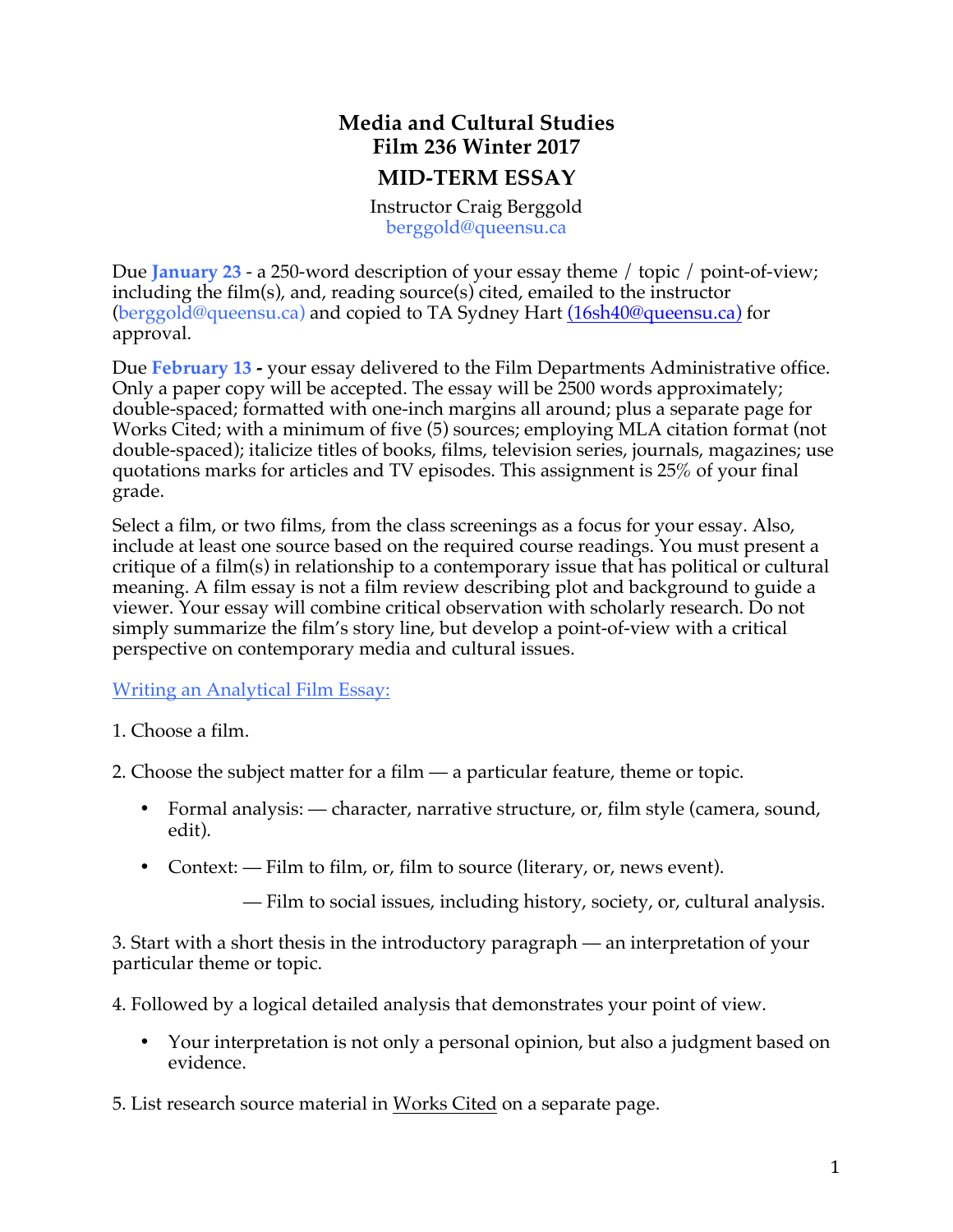## Sample essay topic description (250 words):

An essay analyzing the film *RiP!: A Remix Manifesto*, and *YouTube. Facebook* and *Instagram*, in the context of Walter Benjamin's article "The Work of Art in the Age of Mechanical Reproduction."

The spectacle of conflict and suffering dominate the television news, telethons, talkshows, websites, newspapers and social media. How and why and to what effect do these images circulate? Why are we moved by such images? With these questions in mind, the essay will address the tensions, contradictions, and overlapping ways in which the different forms of media hail us as citizens or consumers or both.

Walter Benjamin's article, "The Work of Art in the Age of Mechanical Reproduction," offers a way to understand how conflict and spectacle becomes beautiful in modernity and how the world explodes in 30 frames a second in video. Benjamin presents gains and losses that come with the "withering of the aura." With the withering of the aura comes the potential democratization of cultural authority and thus the expansion of citizenship; and the culture industry replaces the loss of authenticity with the production of a false aura—"the spell of personality"—for all celebrities, whether movie stars or musicians; presidents or revolutionaries. The culture industry replaces ritual/cult (i.e., community) value with exchange value through consumption.

Using Benjamin's thesis of "the aura" and its "withering" as a primary tool of analysis in comparison with social media and spectacles today; including, forms of value; aesthetics and politics; "false aura"; democratization of culture, the aesthetics of destruction, and so forth.

## **General instructions and suggestions:**

1). This assignment is intended as a means by which you may gain a working knowledge of some of the basic theoretical approaches to analyzing mass media. "Working knowledge" means an engagement with the text(s) you are using; in other words, you are expected to do more than merely recite or rephrase the argument. If you use a citation to illustrate or support your point, be sure that you elaborate on that point, demonstrating how the argument or information cited applies to your specific example, question, etc.

2). If you are doing the essay option, be sure your introductory paragraph (or two, if warranted) includes a clear and concise thesis statement: What do you propose to argue? How will you go about it? With whom are you arguing and/or agreeing? And why? The body of the paper should consist of a series of paragraphs (each of which pivots upon a particular point) through which your thesis is argued. The conclusion should be both a summary and an assessment of the essay. What have you articulated? What do you think requires further/future analysis? What new questions have been raised? IF you are doing the project option, I want you to be GUIDED by these types of questions. Even if you make a montage with voice over, you are still making an argument of some kind.